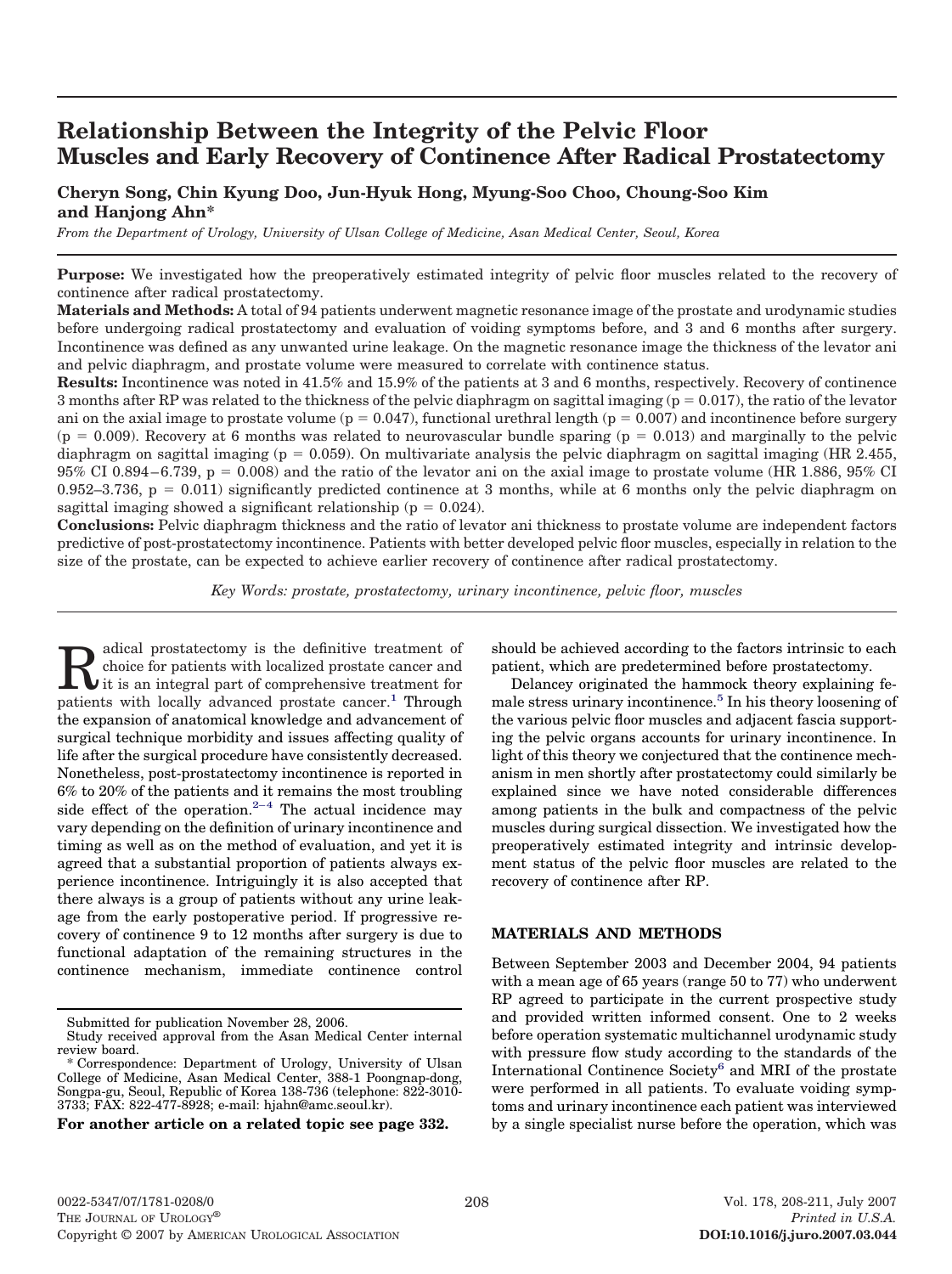repeated at 3 and 6 months using the International Continence Society Questionnaire for Male. For the current analysis incontinence was defined as any unwanted urine leakage (score 1 or greater on the questionnaire).

MRI images were reviewed separately by 2 of us (CS and CKD) blinded to clinical and pathological findings as well as to postoperative continence status. LA thickness was measured from the maximal length converging on the urethra on the coronal image or on the axial image immediately caudal to the prostate apex. PD thickness was measured on the coronal and sagittal images. PSc was measured as the distance between the urethral midline and the lateral margin of the converging LA muscle on the coronal image (fig. 1). Prostate volume was calculated on the axial image by volumetric conversion after measuring the area on each section. Mean values of each of the 2 independently read parameters were used for statistical analysis.

Student's t test was used to compare urodynamic and MRI parameters between continent and incontinent patients at each corresponding time point. The chi-square test was used to analyze clinical and surgical factors, and multiple regression analysis was used for multivariate analysis. Using the ROC curve we determined cutoff values for predicting continence status. To confirm interrater reliability between the 2 MRI measurements we performed  $\alpha$  scale reliability analysis using a 2-way random effects model for absolute agreement definition. Intraclass correlation coefficients for LAc, LAa, PDc, PDs and PSC were 0.9171, 0.8753, 0.9642, 0.8986 and 0.8862, respectively. All statistical analysis was done using SPSS®, version 11.5 with  $p \le 0.05$ considered significant.

#### **RESULTS**

Median serum prostate specific antigen was 9.3 ng/ml (range 1.8 to 42.0) and median Gleason score was 7. Pathological stage was T2 in 57 patients (60.6%) and T3 in 37 (39.4%).  $A$ verage  $\pm$  SD prostate volume estimated on MRI was  $28.06 \pm 11.25$  ml. Table 1 lists thickness parameters measured on MRI and their volume adjusted counterparts. Incontinence was noted in 15.9%, 41.5% and 15.9% of the patients before, and 3 and 6 months after surgery with concomitant urge incontinence in 12.8%, 8.5% and 3.2%, respectively.

#### **Recovery of Continence 3 Months After RP**

All thickness parameters tended to be higher in patients without incontinence, although significance was observed only in PDs  $(p = 0.017, fig. 2)$  $(p = 0.017, fig. 2)$ . Similarly of volume adjusted

| TABLE 1. Thickness parameters and volume adjusted<br>counterparts measured on MRI |                  |  |  |  |
|-----------------------------------------------------------------------------------|------------------|--|--|--|
| Parameters                                                                        | Mean $\pm$ SD    |  |  |  |
| Pelvic floor thicknesses $(\times 10^{-2}$ mm):                                   |                  |  |  |  |
| LAc                                                                               | $177.1 \pm 37.0$ |  |  |  |
| Coronal PSc                                                                       | $113.6 \pm 29.6$ |  |  |  |
| PD <sub>c</sub>                                                                   | $83.1 \pm 22.9$  |  |  |  |
| <b>PDs</b>                                                                        | $93.2 \pm 30.2$  |  |  |  |
| LA <sub>a</sub>                                                                   | $131.5 \pm 26.2$ |  |  |  |
| Prostate vol (ml)                                                                 | $28.1 \pm 11.3$  |  |  |  |
| Vol adjusted parameters $(\times 10^{-2}$ mm/ml):                                 |                  |  |  |  |
| LAc/prostate vol                                                                  | $7.12 \pm 2.83$  |  |  |  |
| PSc/prostate vol                                                                  | $4.58 \pm 1.99$  |  |  |  |
| PDc/prostate vol                                                                  | $3.32 \pm 1.24$  |  |  |  |
| PDs/prostate vol                                                                  | $3.70 \pm 1.45$  |  |  |  |
| LAa/prostate vol                                                                  | $5.30 \pm 2.17$  |  |  |  |

thickness parameters only volume adjusted LAa showed a significant difference between the continent and incontinent groups ( $p = 0.047$ , [fig. 2\)](#page-2-0). Incontinence before surgery also contributed to persistent incontinence at 3 months  $(p = 0.009)$ . On urodynamic study functional urethral length was longer and continent zone area was larger in patients who were continent at 3 months  $(p = 0.007$  and 0.012, respectively, [table 2\)](#page-2-0). Patient age, clinical/pathological stage and neurovascular bundle sparing status were similar and did not show a significant relationship with continence recovery at 3 months.

## **Recovery of Continence 6 Months After RP**

Of the thickness parameters and volume adjusted parameters only PDs showed a marginal difference between continent and incontinent patients ( $103.6 \times 10^{-2}$  vs  $84.8 \times 10^{-2}$  $mm, p = 0.059$ ). Preoperative incontinence also showed marginal significance  $(p = 0.050)$ . Notably neurovascular bundle sparing contributed significantly to continence recovery at 6 months (no vs unilateral vs bilateral sparing  $p = 0.013$ ). Urodynamic parameters and clinical/pathological stage was similar among the patients.

#### **Multivariate Analysis**

PDs (HR 2.455, 95% CI 0.894-6.739, p = 0.008) and LAa/ prostate volume (HR 1.886, 95% CI 0.952–3.736,  $p = 0.011$ ) significantly predicted continence at 3 months, while at 6 months only PDs showed a significant relationship (HR 3.120, 95% CI 0.946-10.295,  $p = 0.024$ ). Return of continence 3 months after surgery could be expected when PDs was 0.875 cm or higher (75.9% sensitivity and 57.8% specificity) or the LAa-to-prostate volume ratio was 4.693 cm/ml or higher (64.7% sensitivity and 52.6% specificity). When



FIG. 1. MRI shows measurement of pelvic floor muscle thickness parameters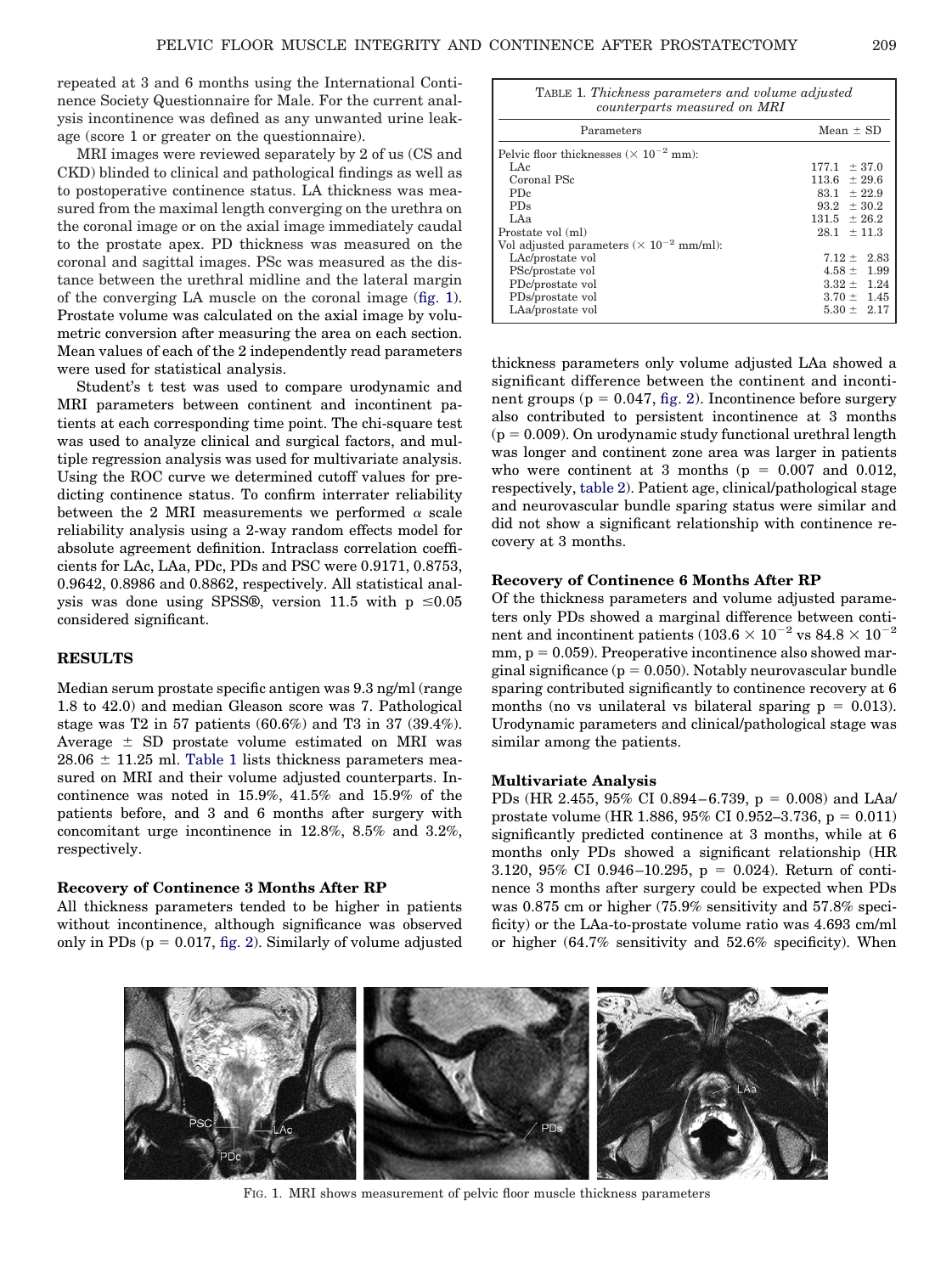<span id="page-2-0"></span>

FIG. 2. Thickness parameters and prostate volume adjusted thickness parameters in continent vs incontinent patients 3 months after RP. Asterisk indicates  $p = 0.017$ . Dagger indicates  $p = 0.047$ .

PDs was 0.855 cm or higher, continence at 6 months could be expected (68.4% sensitivity and 59.5% specificity).

#### **DISCUSSION**

In the course of apical and urethral dissection during RP it may be noted that the pelvic floor muscles converging on these structures are densely packed and tightly adherent in some patients, while in others they are more loose arrays abutting the urethra and are easily wiped off. Moreover, although almost every patient regains full bladder control 9 to 12 months after surgery, there are always patients who are continent even immediately after catheter removal. We verified whether such intrinsic differences in the development status of the pelvic floor muscles supporting the urethra affect the recovery or interval to recovery of continence after RP.

Our results show that the degree of pelvic floor muscle development determines the recovery of continence 3 months after RP, which agrees with the anatomical understanding of the male urethral sphincter complex. The male sphincteric complex consists of the proximal sphincter unit (bladder neck, prostate and prostatic urethra to the verumontanum) and the distal sphincter unit (rhabdosphincter, paraurethral skeletal musculature and supporting fascial investments)[.7](#page-3-0) After radical removal of the prostate gland continence control is determined by the integrity of the remaining distal sphincteric unit, of which paraurethral support by the LA and its voluntary contractile pressure have the most significant role in the immediate postoperative period.

In this context the impact of Kegel exercises targeted to enhance the pelvic floor musculature and increase urethral resistance on post-RP incontinence was investigated in previous studies.<sup>8,9</sup> Notably the beneficial effect of these exercises was unvaryingly limited only to early recovery with

most study participants regaining continence 1 year postoperatively regardless of the exercise. Difference in the continence rates between patients on and not on exercise was maximum at 3 months and significant until 6 months but similar thereafter. These results are in accordance with the current study, confirming that the intrinsic integrity of the pelvic floor muscles determine and voluntary contraction exercises promote early recovery of continence.

Alternatively surgical modification to preserve the rhabdosphincter has also been shown to promote early recovery. Rocco et al reported that restoring the posterior aspect of the urethral sphincter before urethrovesical anastomosis markedly decreased time to continence.<sup>[10](#page-3-0)</sup>

Six months after RP continence was most closely related to neurovascular bundle sparing status, while other anatomical variables were not as contributory. Neurovascular bundle sparing was reported to result in an improved continence rate<sup>11,12</sup> and its relationship to intraurethral pressure was demonstrated[.13](#page-3-0) By preserving the pelvic plexus and branches providing autonomic and/or motor innervation to the rhabdosphincter during nerve sparing prostatectomy earlier recovery of sphincteric function can be anticipated with functional recovery of these nerves.<sup>14</sup> Based on observations of the recovery of erectile function after nerve sparing prostatectomy the restoration of this spared nerve function occurred a median of 12 months after surgery, which is the postulated time required for functional recovery from neuropraxic injury, in addition to anatomical integrity.<sup>13</sup> In the same manner the return of neural control of the urethral sphincter may require a certain period, as demonstrated in the current study. Moreover, we believe that the surgical technique of sparing the neurovascular bundles may help decrease iatrogenic mechanical injury to the rhabdosphincter.

Recent evidence supports the notion that post-RP incontinence is in large part secondary to intrinsic sphincter

| Urodynamic Parameters                              | $3$ Mos            |                   |       | 6 Mos             |                   |       |
|----------------------------------------------------|--------------------|-------------------|-------|-------------------|-------------------|-------|
|                                                    | Continent          | Incontinent       | Sig.  | Continent         | Incontinent       | Sig.  |
| No. pts $(\%)$                                     | 55(58.5)           | 39(41.5)          |       | 79(84.1)          | 15(15.9)          |       |
| Max urethral closing pressure (cm $H_2O$ )         | $65.6 \pm 18.9$    | $62.1 \pm 15.2$   | 0.334 | $66.1 \pm 17.9$   | $60.2 \pm 15.1$   | 0.255 |
| Functional urethral length (mm)                    | $49.4 \pm 20.8$    | $40.5 \pm$<br>9.1 | 0.007 | $46.1 \pm 17.7$   | $41.3 \pm$<br>8.5 | 0.324 |
| Continent zone area $\text{(cm H}_{2}\text{O/mm})$ | $1035.5 \pm 467.7$ | $830.3 \pm 284.3$ | 0.012 | $984.1 \pm 443.6$ | $836.5 \pm 254.3$ | 0.099 |
| Max cystometric capacity (ml)                      | $391.3 \pm 87.6$   | $394.2 \pm 99.9$  | 0.882 | $387.7 \pm 82.5$  | $388.2 \pm 121.3$ | 0.988 |
| No. detrusor instability $(\%)$                    | 24(45.3)           | 18(46.2)          | 0.844 | 28(35.4)          | 8(53.3)           | 0.162 |
| No. decreased compliance $(\%)$                    | 10(18.9)           | 6(15.4)           | 0.811 | 11(13.9)          | 3(20.0)           | 0.892 |